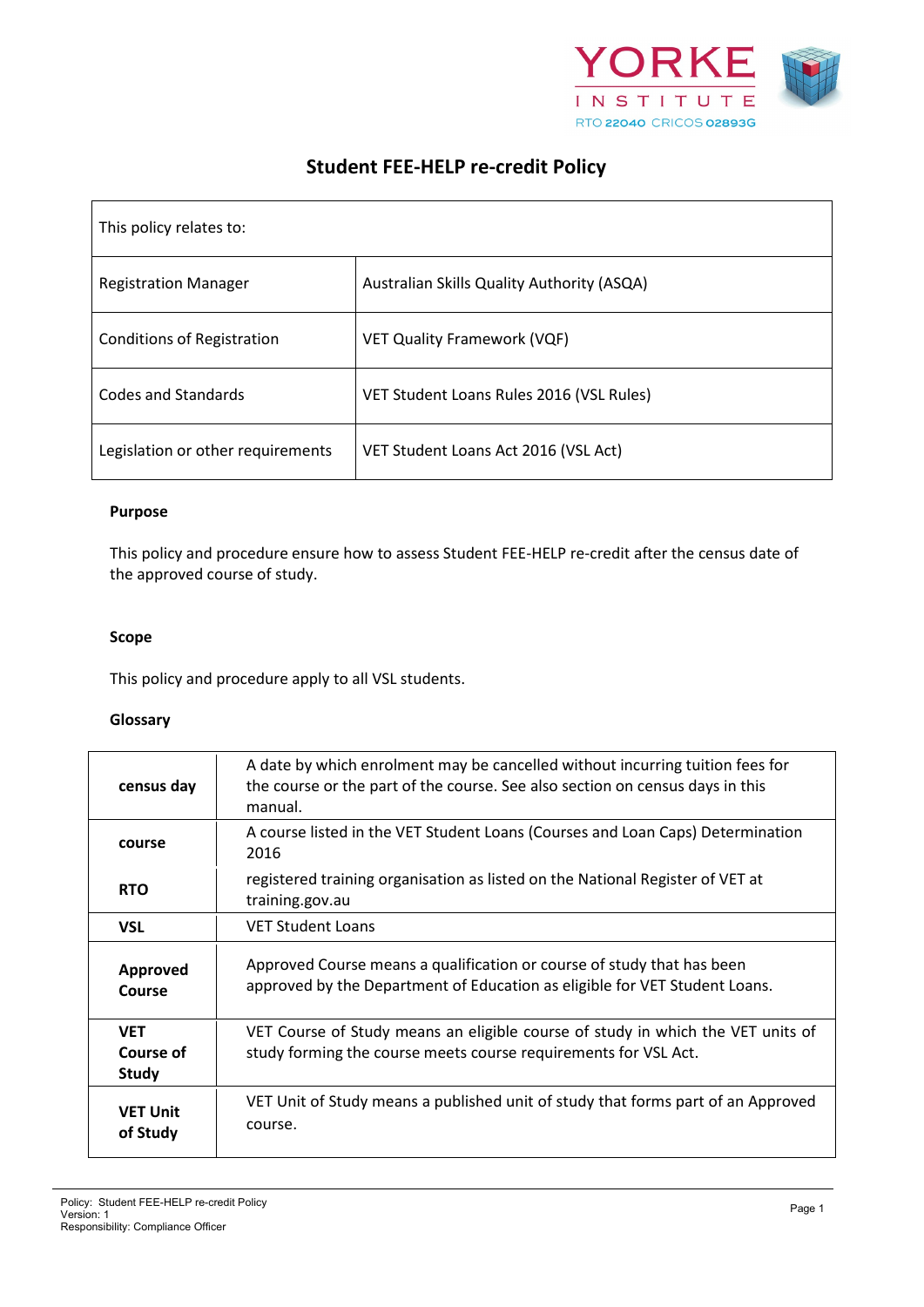# **Framework**

• Student who withdraws from the course/unit of study on or before the census date will not incur a VET Student Loan for the unit of study including no administration and withdrawal penalties will be applicable to this situation.

• A student who withdraws from a VET Unit Course of study on or before the census date is entitled to a full refund of their VET tuition fees if the tuition fees are paid up front.

• A student who withdraws from the course/unit of study after the census date will incur the VSL debt.

• A student may apply for FEE-HELP re-credit according to the given procedures.

# **Special circumstances**

• Student's HELP balance can be re-credited under Part 6 of the VSL Act

• Student may apply to you for the student's HELP balance to be re credited under section 68 of the VSL Act because of special circumstances

• Student may apply to the Secretary for the student's HELP balance to be re credited under section 71 of the VSL Act because:

o RTO engaged in unacceptable conduct in relation to the student's application for the VSL, or

 $\circ$  RTO has failed to comply with the VSL Act or an instrument under the Act and the failure has adversely affected the student

• That special circumstances are circumstances that are beyond the student's control, do not make their full impact on the student until on or after the census day for a course, or the part of a course and make it impracticable for the student to complete the requirements for the course, or the part of the course, during the student's enrolment in the course, or the part of the course.

That applications for re crediting under section 68 of the VSL Act must be made within 12 months after the census day for the course, or the part of the course, concerned, or within that period as extended by RTO.

• That applications for re crediting under section 71 of the VSL Act must be made within 5 years after the census day for the course, or the part of the course, concerned or within that period as extended by the secretary.

• The processes available to students in relation to reconsideration and review of decisions whether or not to re credit help balances, including relevant time limits that apply.

That there is no charge for reconsideration or review of decisions, other than review by the Administrative Appeals Tribunal (AAT).

• Each application will be examined and determined on its merits by considering the student's claim together with independent supporting documentation substantiating the claim. Initial applications for the re- crediting of a student's FEE–HELP balance is to be made in writing to RTO's compliance manager.

• That the secretary may re credit a student's help balance in relation to special circumstances if an approved course provider is unable to act or is being wound up or has been dissolved or has failed to act and the secretary is satisfied that the failure is unreasonable.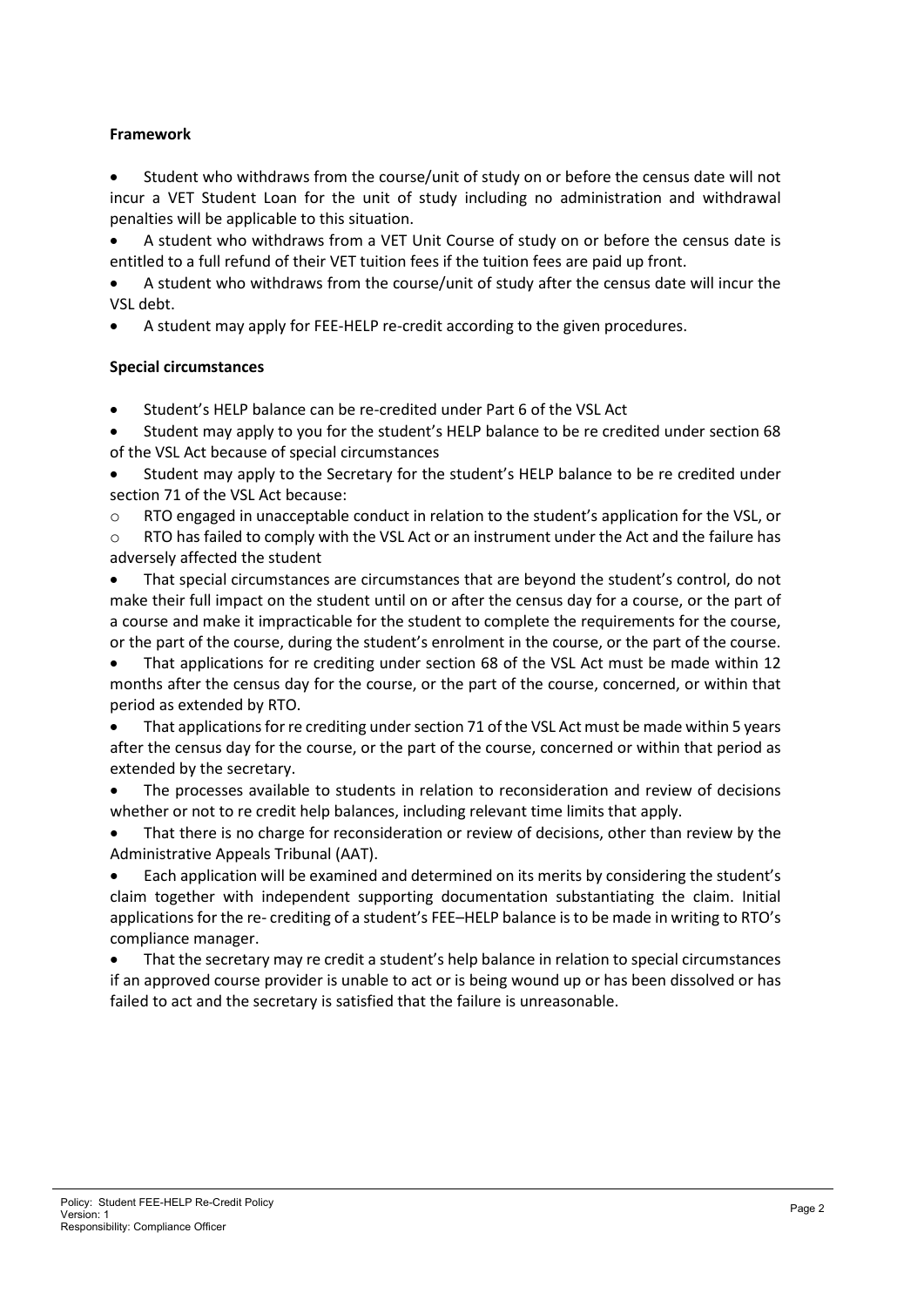## **General Processes**

| <b>Process</b>                                                                      | <b>Responsible person</b> |
|-------------------------------------------------------------------------------------|---------------------------|
| When student withdraw after the census date and believe that he/she has             |                           |
| special circumstances (as explained above), then student must apply in              | <b>Student</b>            |
| writing to Yorke Institute's Compliance Manager within 12 months from the           |                           |
| census date for the course.                                                         |                           |
| Students to provide all the supporting documents with the application.              | <b>Student</b>            |
| For applications for re-crediting under Section 71/Section 46A of the VSL Act,      | <b>Student</b>            |
| the student must apply in writing to Yorke Institute within 5 years/3 years         |                           |
| from the census date for the course, or part of the course/after the period         |                           |
| during which the person undertook, or was to undertake the specified unit           |                           |
| Compliance Manager will acknowledge the application in 10 working days and          | Compliance                |
| start the review process.                                                           | <b>Manager</b>            |
| Review procedure:                                                                   | Compliance                |
| 1. The Compliance Manager reviews all the documents provided and                    | <b>Manager and other</b>  |
| add information in the register.                                                    | relevant people           |
| Compliance Manager will discuss the matter will relevant people<br>2.               |                           |
| including but not limited to trainer, account manager and                           |                           |
| coordinator.                                                                        |                           |
| Compliance Manager may ask student to provide further information<br>3.             |                           |
| and documents as required to make decision.                                         |                           |
| Compliance Manager will notify the student regarding outcome of the                 | Compliance                |
| application.                                                                        | <b>Manager and</b>        |
|                                                                                     | <b>Student</b>            |
| Each application will be examined and determined on its merits by considering       |                           |
| the student's claim together with independent supporting documentation              |                           |
| substantiating the claim. Initial applications for the re- crediting of a student's |                           |
| FEE-HELP balance are to be made in writing to RTO's Compliance Manager.             |                           |
|                                                                                     |                           |
| Compliance Manager to make sure all the students application treated with           |                           |
| fairness and make sure student is not discriminated.                                |                           |
| If student is not satisfied with the outcome of the application, then they may      | <b>Student</b>            |
| appeal the decision.                                                                |                           |
| Appeal process will be conducted according to Yorke Institute Complaint and         |                           |
| Appeals Policy (available on the website).                                          |                           |

# **Continuous Improvement**

A summary of all student Fee-Help re-credit related matters and concerns will be presented as a part of the Continuous Improvement Policy and Procedure at the Management Meeting for review. The purpose of this is to ensure management are up-to-date and aware of:

- Any general adverse trend that needs correcting
- Common threads relating to compliance and quality assurance.
- Repeat issues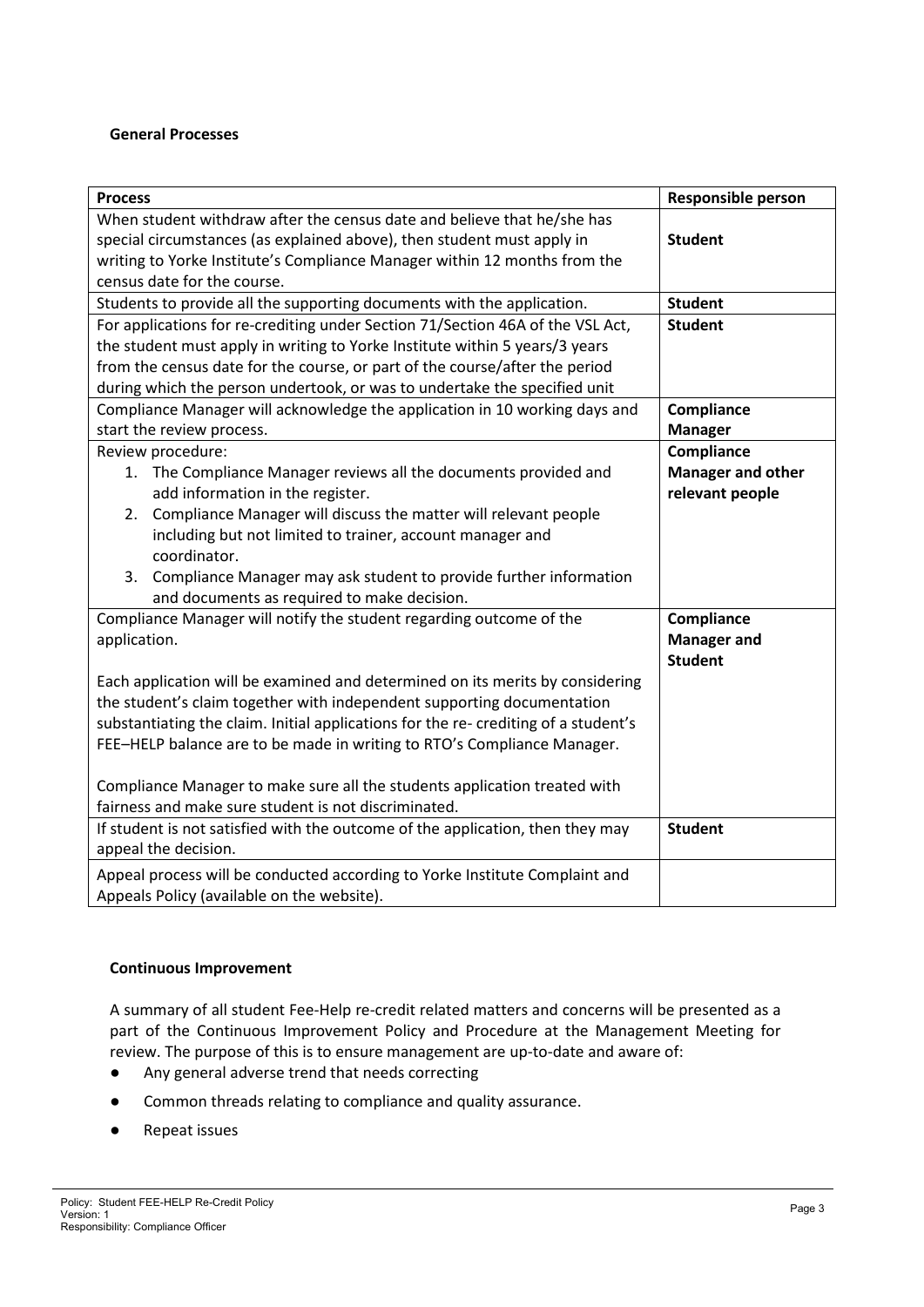## **Confidentiality and Privacy Statement**

For more information, please refer to our Privacy and Confidentiality Policy.

## **Publication**

This policy and procedure once approved, will be available to all students and staff by accessing RTO's Learning Management System LMS known as Moodle or on request. This policy will also be available through RTO's website as well.

This policy and procedure will form part of the information distributed and communicated during staff orientation.

## **Review processes**

This policy and procedure will be reviewed annually by the Compliance Manager.

## **Other related policies and procedures**

| Related policies              | <b>Complaints and Appeals policy</b> |
|-------------------------------|--------------------------------------|
| Forms or other organisational | <b>Complaints and Appeals form</b>   |
| documents                     | Student Fee Help Re-credit form      |

## **Review processes**

| <b>Policy review frequency: Annually</b>                                                                  | <b>Responsibility for review: Compliance Manager</b><br>(RM) |  |  |  |
|-----------------------------------------------------------------------------------------------------------|--------------------------------------------------------------|--|--|--|
| Documentation and communication: Describe how the policy decisions will be documented and<br>communicated |                                                              |  |  |  |
| Version 1.0                                                                                               |                                                              |  |  |  |
| Major updates are made after an Internal audit<br>$\bullet$                                               |                                                              |  |  |  |
| The Policy is reviewed for grammatical errors<br>٠                                                        |                                                              |  |  |  |
| r: Student FFF-HFI P Re-Credit Policy                                                                     |                                                              |  |  |  |